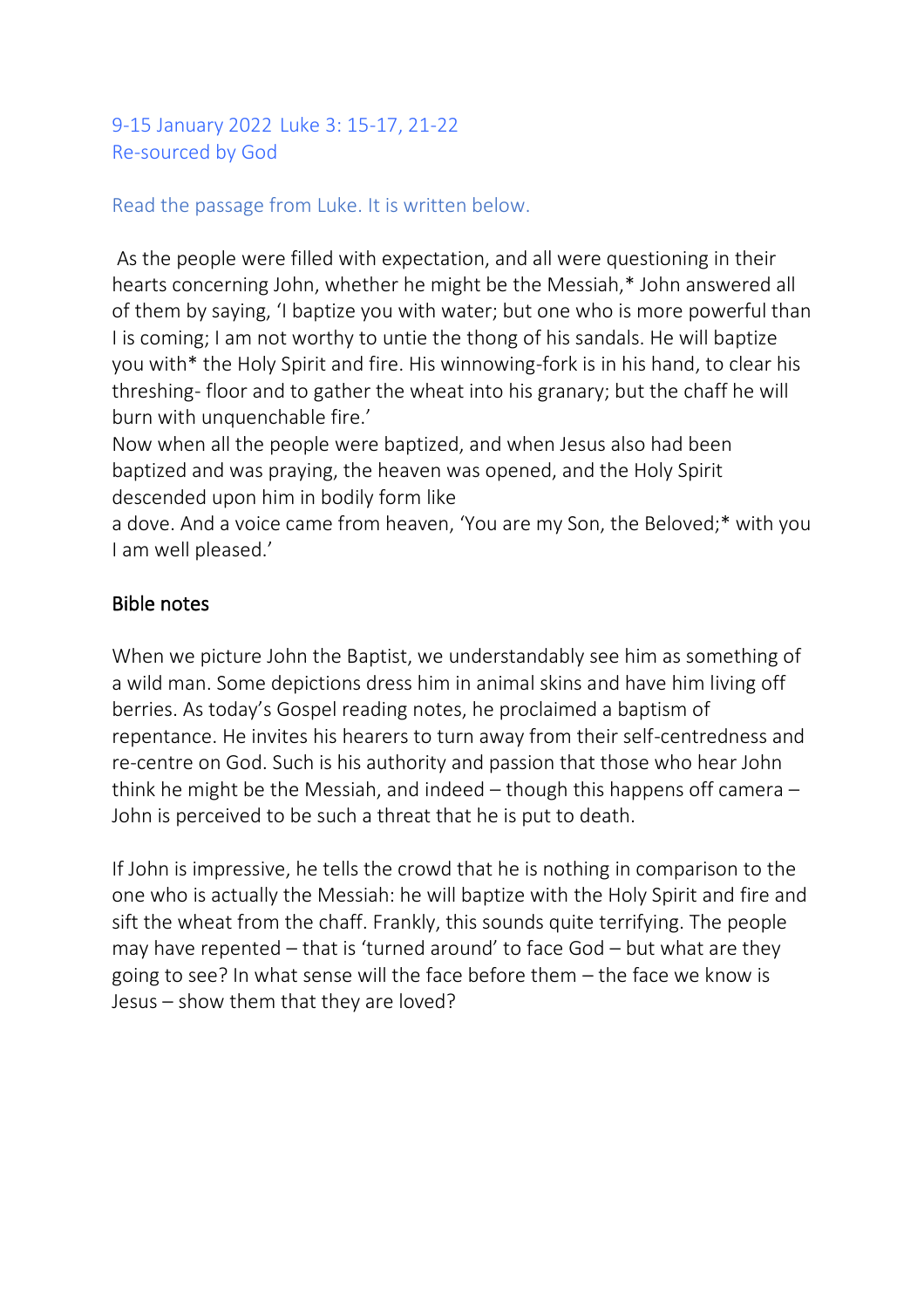This is a fear that faces the followers of Jesus in every age. However, we do not need to be terrified. When we dare to re-centre our lives on God, we discover that his fire purifies. This fire will not consume us, but will remove that which blocks us from the power of love. The chaff – the hard husk that protects growing wheat – will be swept away so that we can show forth the goodness at the heart of ourselves. It may be scary, but it is necessary if we are to offer our good hearts to the world.

### Reflection

*Spend a few moments thinking about what stands out for you from the Bible reading. This idea may help.*

Where do we get our inspiration from? What refreshes and restores us? What re-sources us?

At this time of year, we can feel low; it's dark inside and out. So, what keeps us going? Where do we draw our strength from? As Jesus made the decision to be baptized – something that was not required from him, but that he chose to do, perhaps in order to feel fully human – the Father let him know that he was his beloved Son, and with him he was well pleased. The warmth of the Holy Spirit descended on Jesus 'like a dove'. How does God affirm us? How does God present his Holy Spirit to us? Where do we see signs of God's Spirit at work in our lives?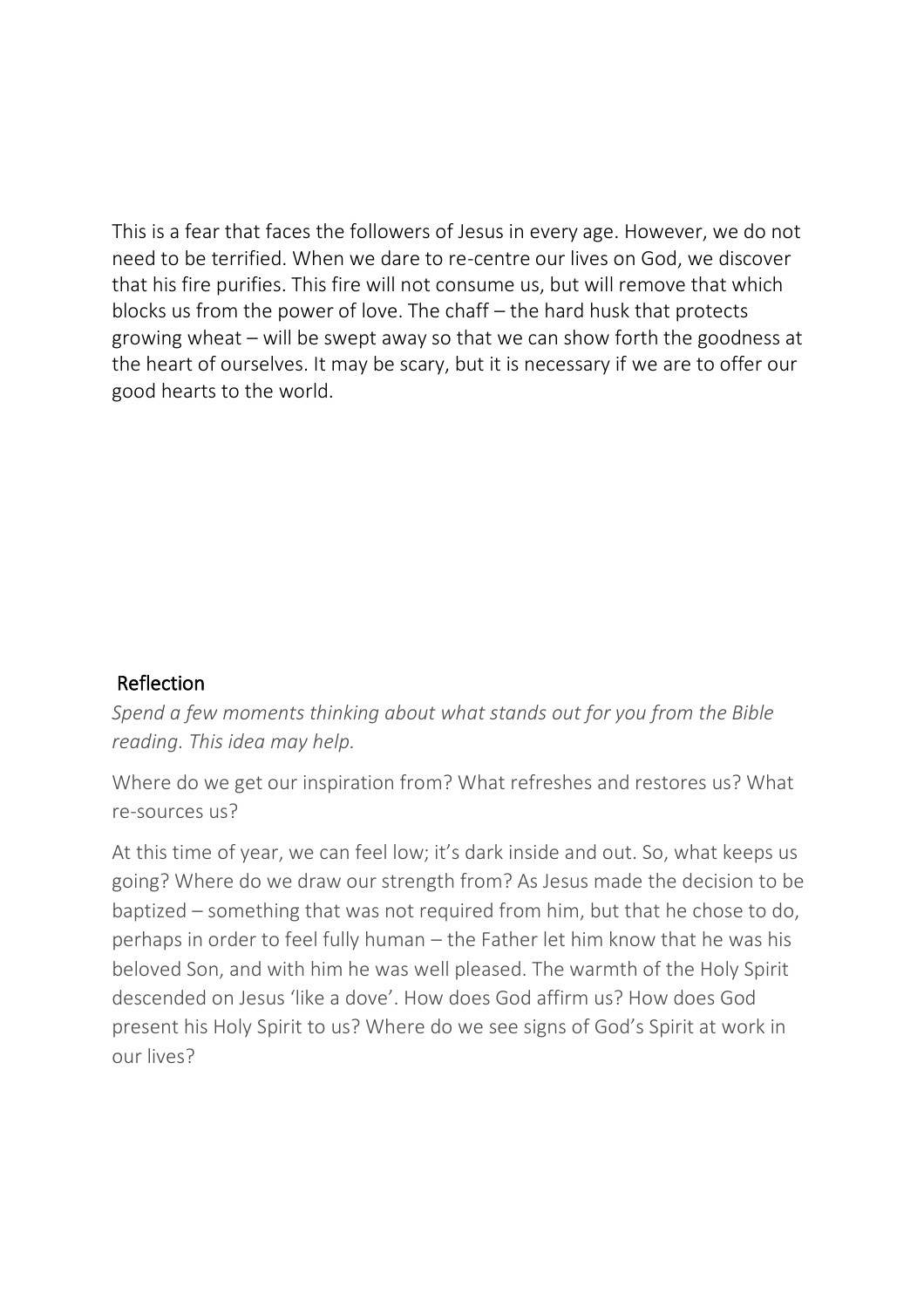# Questions for reflection

*You may wish to use these questions and the picture to help you think about or discuss issues of sharing.*



#### **Questions**

- When you are showered with positivity is that affirming or uncomfortable, or something else?
- What experiences do you have of feeling loved by God?
- What is it that resources and refreshes you?